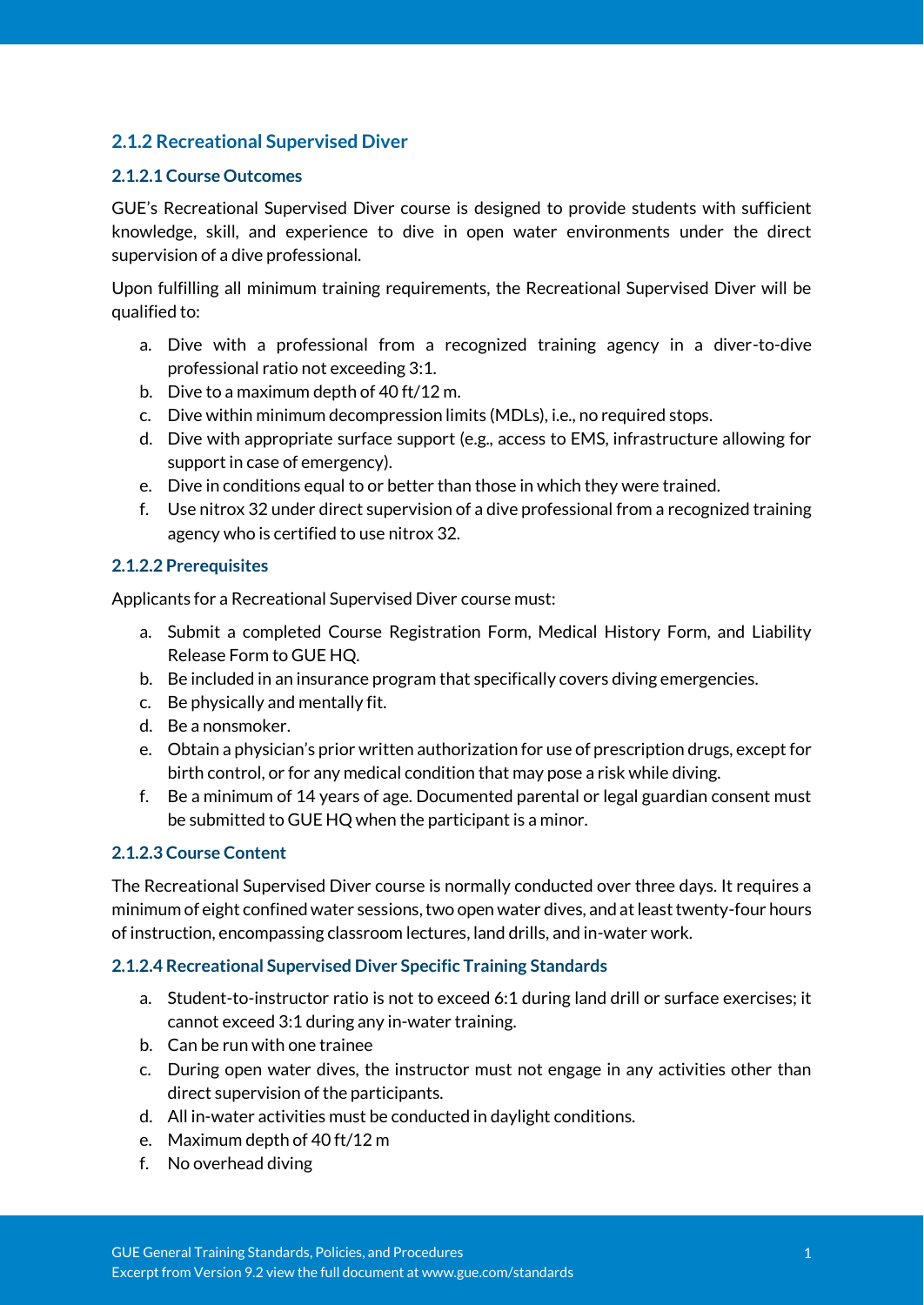g. All dives must be within minimum decompression limits (MDLs), i.e., no required stops.

## **2.1.2.5 Required Training Materials**

GUE training materials and recommended reading as determined by the course study package received via online download after GUE course application.

## **2.1.2.6 Academic Topics**

- a. Introduction: GUE organization and course overview (objectives, limits, training requirements)
- b. Basic diving physics supporting knowledge and ability to safely manage:
	- i. Breathing underwater
	- ii. Equalization and avoidance of barotraumas, including DCI
	- iii. Buoyancy, trim, and balance; ascending, descending, and underwater propulsion
	- iv. Physical and mental stress while diving
- c. Introduction to decompression sickness
- d. Scuba diving equipment overview and operation
- e. Basic planning, including breathing gas management, dive preparation, and pre-dive sequence.
- f. Basic understanding of nitrox diving and importance of gas analysis
- g. Team diving and underwater communication
- h. Environmental considerations while diving
- i. Conservation-minded diving techniques

## **2.1.2.7 Land Drills and Topics**

The following land drills must be used to familiarize students with important skills before they are practiced underwater.

- a. Equipment fit, assembly and disassembly, functionality checks
- b. Propulsion and maneuvering techniques
- c. Gas analysis
- d. GUE EDGE and pre-dive checks
- e. Basic 5 scuba skills
- f. SPG check
- g. S-drill
- h. Connecting and disconnecting LP inflation hose of BC (and drysuit, if used)
- i. Oral inflation of BC

#### **2.1.2.8 Required Dive Skills and Drills**

Students must demonstrate competence in the following skills to be certified as GUE Recreational Supervised Diver:

- a. Must be able to swim at least 300 yds/275 m in less than 14 minutes without stopping. This test should be conducted in a swimsuit and, where necessary, appropriate thermal protection.
- b. Must be able to swim a distance of at least 50 ft/15 m on a breath hold while submerged.
- c. Demonstrate proficiency in safe diving techniques, including pre-dive preparation, inwater activity, and post-dive assessment.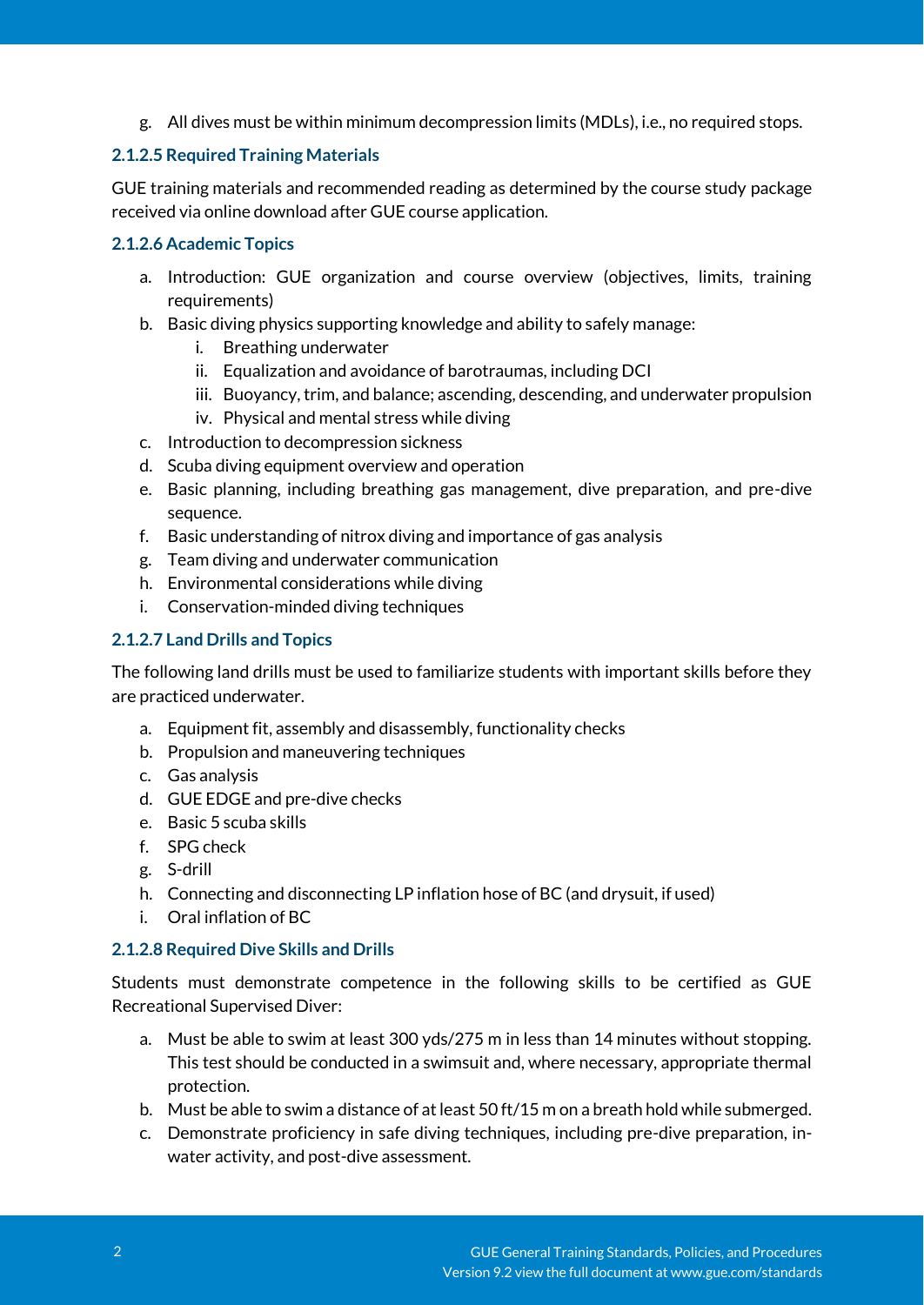- d. Demonstrate awareness of team member location and a concern for safety, responding quickly to visual indications and dive partner needs.
- e. Efficiently demonstrate how to donate gas to an out-of-gas diver followed by an ascent to the surface.
- f. Comfortably demonstrate at least two propulsion techniques that would be appropriate in delicate and/or silty environments.
- g. Demonstrate a safe and responsible demeanor throughout all training.
- h. Demonstrate good buoyancy and trim, i.e., approximate reference is a maximum of 30 degrees off horizontal while remaining within 5 ft/1.5 m of a target depth.
- i. Demonstrate proficiency in underwater communication.
- j. Demonstrate basic equipment proficiency and an understanding of the GUE equipment configuration.
- k. Demonstrate aptitude in the following open water skills: mask clearing, mask removal and replacement, regulator removal and exchange, long hose deployment.
- l. Demonstrate safe ascent and descent procedures.
- m. Demonstrate comprehension of the components necessary for a successful backward kick.

#### **2.1.2.9 Equipment Requirements**

GUE base equipment configuration as outlined in Appendix A, plus:

a. Snorkel, simple in design, with no purge valves

Excluding:

- a. Wrist-mounted compass
- b. Backup mask
- c. At least one cutting device (unless required by local regulations)
- d. At least one surface marker buoy (SMB) with spool

Prior to the commencement of the class, students should consult with a GUE representative to verify equipment requirements and appropriateness of any selected equipment.

# Appendix A - GUE Base Equipment Configuration

The GUE base equipment configuration is comprised of:

- a. Tanks/cylinders: Students may use a single tank/cylinder with a single- or dual-outlet valve. Students may also use dual tanks/cylinders connected with a dual-outlet isolator manifold, which allows for the use of two first stages. Dual tanks/cylinders connected with a dual-outlet, non-isolator manifold can be used, but only in recreational (no decompression) diving, and are considered an alternative for a single tank/cylinder. Consult course-specific standards and your instructor to verify size requirements.
- b. Regulators:
	- i. Single tank: The first stage must supply a primary second stage via a 5 to 7 ft/1.5 to 2 m hose. A backup second stage must be necklaced and supplied via a short hose. The first stage must also supply an analog pressure gauge, inflation for the buoyancy compensator (BC), and (when applicable) inflation for a drysuit.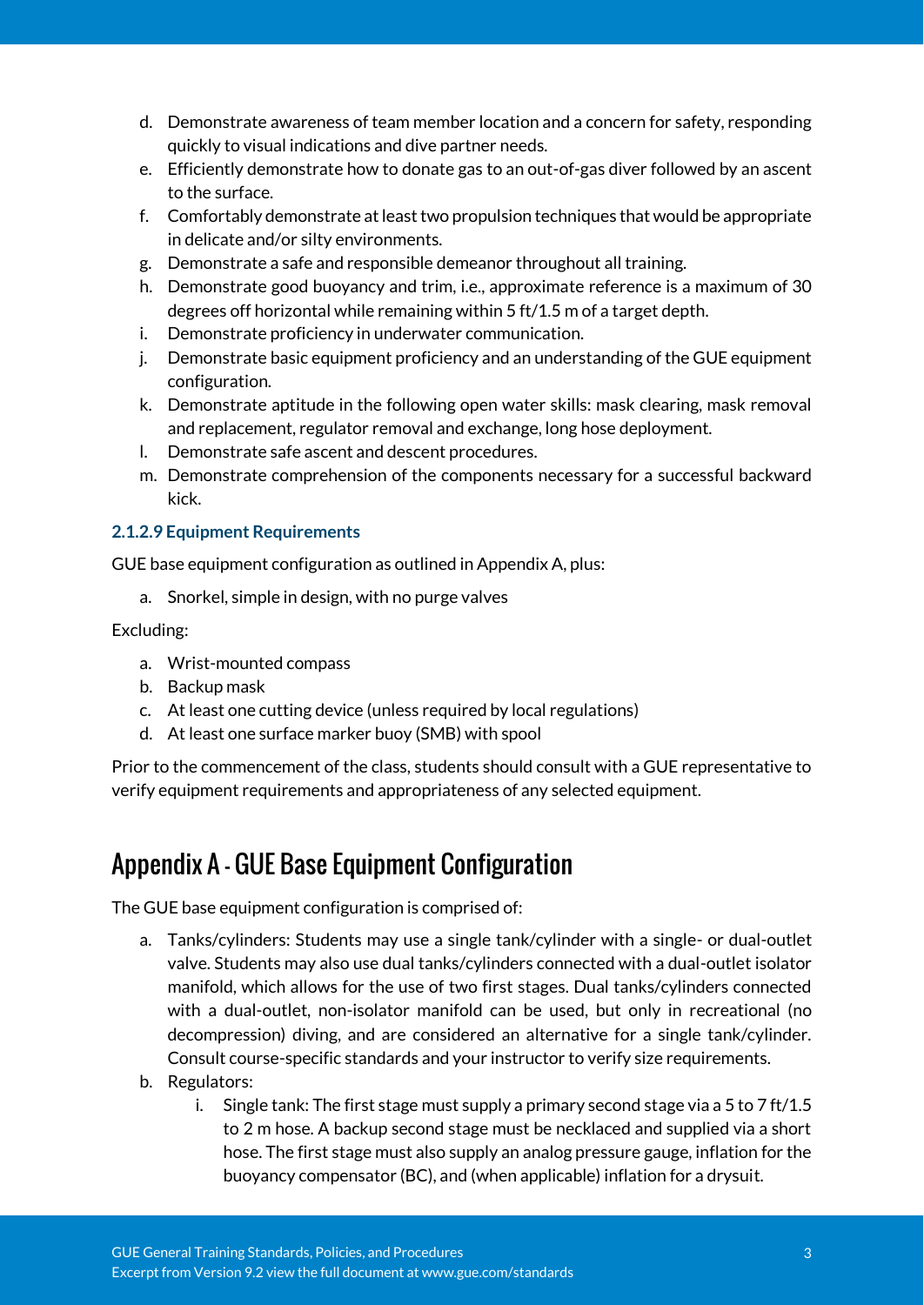- ii. Double tank: One first stage must supply a primary second stage via a 5 to 7 ft/1.5 to 2 m hose (7 ft/2 m hose is required for all cave classes), and inflation for the buoyancy compensator (BC). The other first stage must supply a necklaced backup second stage via a short hose, an analog pressure gauge, and (when applicable) inflation for a drysuit.
- c. Backplate system:
	- i. Is held to the diver by one continuous piece of webbing. This webbing is adjustable and uses a buckle to secure the system at the waist.
	- ii. A crotch strap is attached and looped through the waistband to prevent the system from riding up a diver's back.
	- iii. The continuous webbing must support five D-rings;
		- 1. The first placed at the left hip
		- 2. The second placed in line with a diver's right collarbone
		- 3. The third placed in line with the diver's left collarbone
		- 4. The fourth and fifth are placed on the front and back of the crotch strap when divers plan to use advanced equipment such as DPVs.
	- iv. The harness below the diver's arms has small restrictive bands to allow for the placement of backup lights. The webbing and system retains a minimalist approach.
- d. Buoyancy compensation device (BC):
	- i. A diver's BC is back-mounted and minimalist in nature.
	- ii. It is free of extraneous strings, tabs, or other material.
	- iii. There are no restrictive bands or restrictive elastic affixed to the buoyancy cell.
	- iv. Wing size and shape is appropriate to the cylinder size(s) employed for training.
- e. At least one time/depth measuring device
- f. Wrist-mounted compass
- g. Mask and fins: Mask is low-volume; fins are rigid, non-split.
- h. Backup mask
- i. At least one cutting device
- j. Wetnotes with pencils
- k. Surface marker buoy (SMB) with spool: when required, the SMB should be appropriate for environmental conditions and deployed using a spool with at least 100 ft/30 m of line.
- l. Exposure suit appropriate for the duration of exposure

#### **Additional Course-Specific Equipment**

- a. Where required, back gas and stage cylinders are marked in accordance with the GUE General Training Standards, Policies, and Procedures document and configured in line with GUE protocols.
- b. When drysuit inflation systems are applicable, they should be sized appropriately for the environment; small tanks are placed on the left side of the backplate with larger supplies affixed to the diver's left back gas tank.
- c. Underwater lights:
	- i. When required, backup lights should be powered by alkaline batteries (not rechargeable) and stowed on the D-rings at a diver's chest.